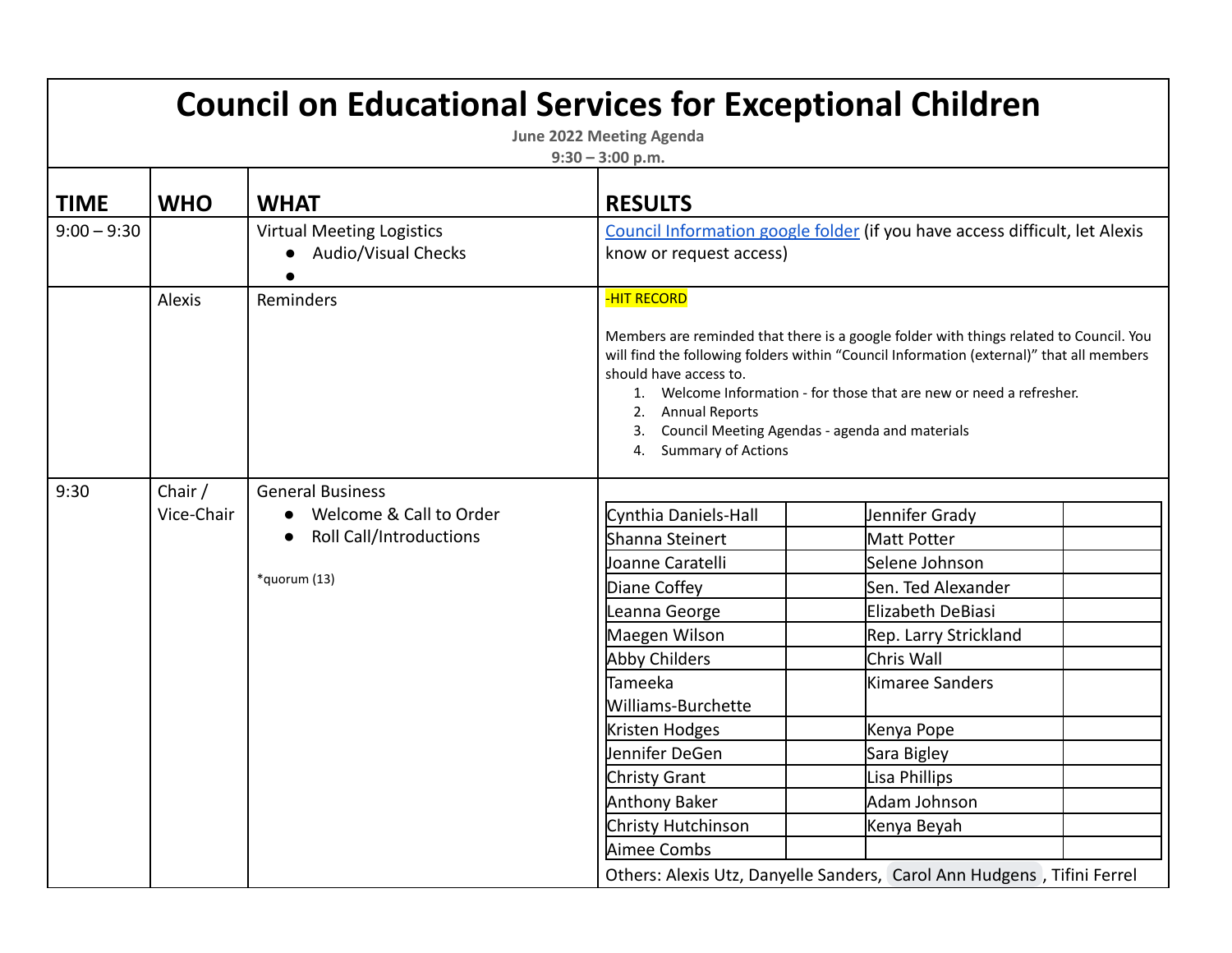|            | <b>General Business (cont)</b>   | Cynthia Daniels-Hall | Jennifer Grady        |
|------------|----------------------------------|----------------------|-----------------------|
|            | • Review and approve agenda      | Shanna Steinert      | Matt Potter           |
|            |                                  | Joanne Caratelli     | Selene Johnson        |
|            |                                  | Diane Coffey         | Sen. Ted Alexander    |
|            |                                  | Leanna George        | Elizabeth DeBiasi     |
|            |                                  | Maegen Wilson        | Rep. Larry Strickland |
|            |                                  | Abby Childers        | Chris Wall            |
|            |                                  | <b>Tameeka</b>       | Kimaree Sanders       |
|            |                                  | Williams-Burchette   |                       |
|            |                                  | Kristen Hodges       | Kenya Pope            |
|            |                                  | Jennifer DeGen       | Sara Bigley           |
|            |                                  | Christy Grant        | Lisa Phillips         |
|            |                                  | Anthony Baker        | Adam Johnson          |
|            |                                  | Christy Hutchinson   | Kenya Beyah           |
|            |                                  | Aimee Combs          |                       |
|            |                                  |                      |                       |
| Chair /    | Old Business                     |                      |                       |
| Vice-Chair | • Approval of Summary of Actions | Cynthia Daniels-Hall | Jennifer Grady        |
|            | from March 2022                  | Shanna Steinert      | Matt Potter           |
|            |                                  | Joanne Caratelli     | Selene Johnson        |
|            |                                  | Diane Coffey         | Sen. Ted Alexander    |
|            |                                  | Leanna George        | Elizabeth DeBiasi     |
|            |                                  | Maegen Wilson        | Rep. Larry Strickland |
|            |                                  | Abby Childers        | Chris Wall            |
|            |                                  | <b>Tameeka</b>       | Kimaree Sanders       |
|            |                                  | Williams-Burchette   |                       |
|            |                                  | Kristen Hodges       | Kenya Pope            |
|            |                                  | Jennifer DeGen       | Sara Bigley           |
|            |                                  | Christy Grant        | Lisa Phillips         |
|            |                                  | Anthony Baker        | Adam Johnson          |
|            |                                  | Christy Hutchinson   | Kenya Beyah           |
|            |                                  | Aimee Combs          |                       |
|            |                                  |                      |                       |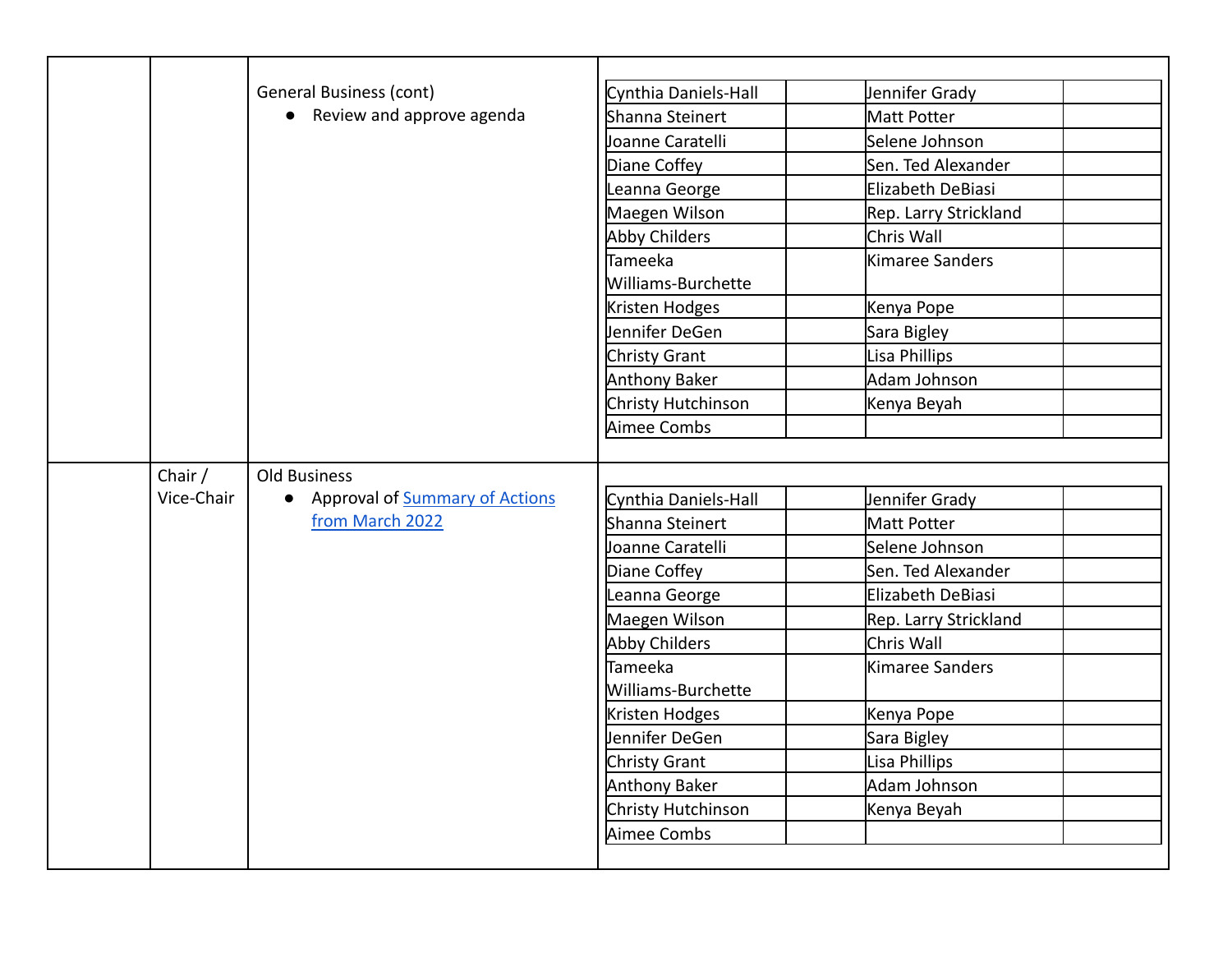|      | <b>Alexis Utz</b> | 2022-2023 Council Information<br>-Welcome Letter<br>-Term ending<br>-Re-appointments<br>-New members                                                                                | 2022-2023 Welcome Letter: contains the meeting dates and virtual links<br>for all the meetings in 2022-23.<br>Terms ending: Jennifer Grady has served on Council for 2 terms with the<br>second term ending with this meeting. We thank you for your service to<br>the Council over the years. (Grady Thank You)<br>Terms Re-Appointed: Kristen Hodges, Christy Grant, and Anthony Baker,<br>have agreed to serve a second term with the Council and were<br>re-appointed by the State Board of Education in their May 2022 meeting.<br>Abby Childers has also agreed to serve a second term and her<br>information will be sent to the State Board in July.<br>Matthew Potter has been reappointed by Governor Cooper for a second<br>term.<br>New members: Erin Crites and Tifini Ferrell were appointed by the State<br>Board of Education in their May 2022 meeting and will officially be<br>joining us at the September meeting. |
|------|-------------------|-------------------------------------------------------------------------------------------------------------------------------------------------------------------------------------|----------------------------------------------------------------------------------------------------------------------------------------------------------------------------------------------------------------------------------------------------------------------------------------------------------------------------------------------------------------------------------------------------------------------------------------------------------------------------------------------------------------------------------------------------------------------------------------------------------------------------------------------------------------------------------------------------------------------------------------------------------------------------------------------------------------------------------------------------------------------------------------------------------------------------------------|
|      |                   |                                                                                                                                                                                     | Linda McDonough has been appointed by Governor Cooper for her first<br>term as a private school representative.                                                                                                                                                                                                                                                                                                                                                                                                                                                                                                                                                                                                                                                                                                                                                                                                                        |
| 9:45 |                   | <b>Agency Updates</b><br>-ESY, Comp Ed., vs Summer learning loss<br>review<br>-mental health policy<br>-OCS hour waiver and "back to normal"<br>-police "wonder bracelets" guidance |                                                                                                                                                                                                                                                                                                                                                                                                                                                                                                                                                                                                                                                                                                                                                                                                                                                                                                                                        |
|      |                   | Discussion: Report to the NC General<br>Assembly: An Impact Analysis of Student<br>Learning During the COVID-19 Pandemic                                                            | -From State Board of Education June 1 meeting: This month, the Office of<br>Learning Recovery and Acceleration (OLR) started a blog that will release a<br>series of monthly whitepapers throughout 2022: Recovery & Research<br>Round-Up. These whitepapers are intended to help the field unpack the<br>comprehensive report released in March 2022 and better understand the                                                                                                                                                                                                                                                                                                                                                                                                                                                                                                                                                        |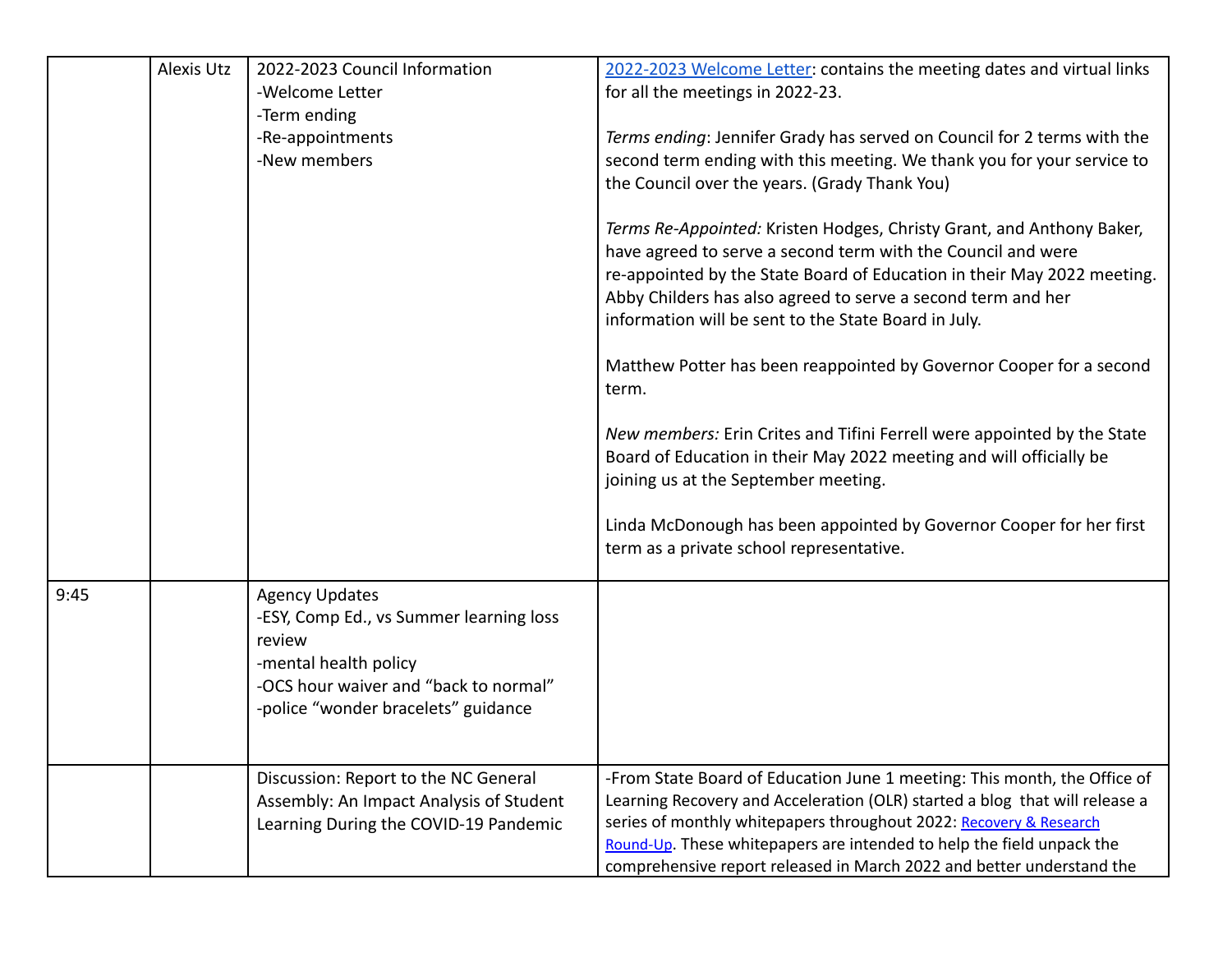|       |                       |                                                                                             | overall impact of the pandemic on different groups of students. Each month<br>OLR will focus on a key finding or student group to explore in more detail<br>and use existing literature to identify and propose key evidenced-based<br>interventions intended to help those students combat the impact of lost<br>instructional time and accelerate learning. The first blog post, Unpacking the<br>COVID-19 Learning Loss Impact Analysis, can be found here. |
|-------|-----------------------|---------------------------------------------------------------------------------------------|----------------------------------------------------------------------------------------------------------------------------------------------------------------------------------------------------------------------------------------------------------------------------------------------------------------------------------------------------------------------------------------------------------------------------------------------------------------|
| 12:00 | <b>LUNCH</b>          |                                                                                             | Meeting link will remain open.<br>Participants are welcome to remain in the meeting on mute or they can<br>leave and return a few minutes before 1 to continue with the meeting.                                                                                                                                                                                                                                                                               |
| 1:00  | Chair /<br>Vice-Chair | <b>Public Comment</b><br>*commenters must be signed-in by 12:30<br>(virtually or in-person) |                                                                                                                                                                                                                                                                                                                                                                                                                                                                |

| Chair /<br>Vice-Chair | <b>Work Session</b>                                                                                                                                                                  | -Chair and Vice-Chair selections: term July 1, 2022 - June 20, 2024<br>(Please wait until directed to open these links. Nomination Form - Voting<br><b>Form</b><br>-2021-2022 Annual Report - Draft (final report due to Alexis by Aug 5 to<br>send to SBE for their September meeting)<br>https://drive.google.com/drive/u/0/folders/1KyQk1kSON0uD7gHam-lbK<br>36L3sYZ9gly |
|-----------------------|--------------------------------------------------------------------------------------------------------------------------------------------------------------------------------------|-----------------------------------------------------------------------------------------------------------------------------------------------------------------------------------------------------------------------------------------------------------------------------------------------------------------------------------------------------------------------------|
|                       | **if needed**<br>Subcommittee Work Sessions<br>google folder)<br>Executive Committee - Cynthia<br>Policies & Procedures - vacant*<br>Reports & Data – vacant*<br>Unmet Needs - Diane | <b>Individual Committee Goals</b><br>$\bullet$ Executive<br>• Policies & Procedures<br>• Reports & Data<br>• Unmet Needs                                                                                                                                                                                                                                                    |

| Chair                             | Closing/Adjournment |                                      |  |                  |  |
|-----------------------------------|---------------------|--------------------------------------|--|------------------|--|
| $\cdots$<br>--<br>Vice-<br>-Chair |                     | . .<br>Daniels-Hall<br>. ICvnt'<br>u |  | Aimee '<br>Combs |  |